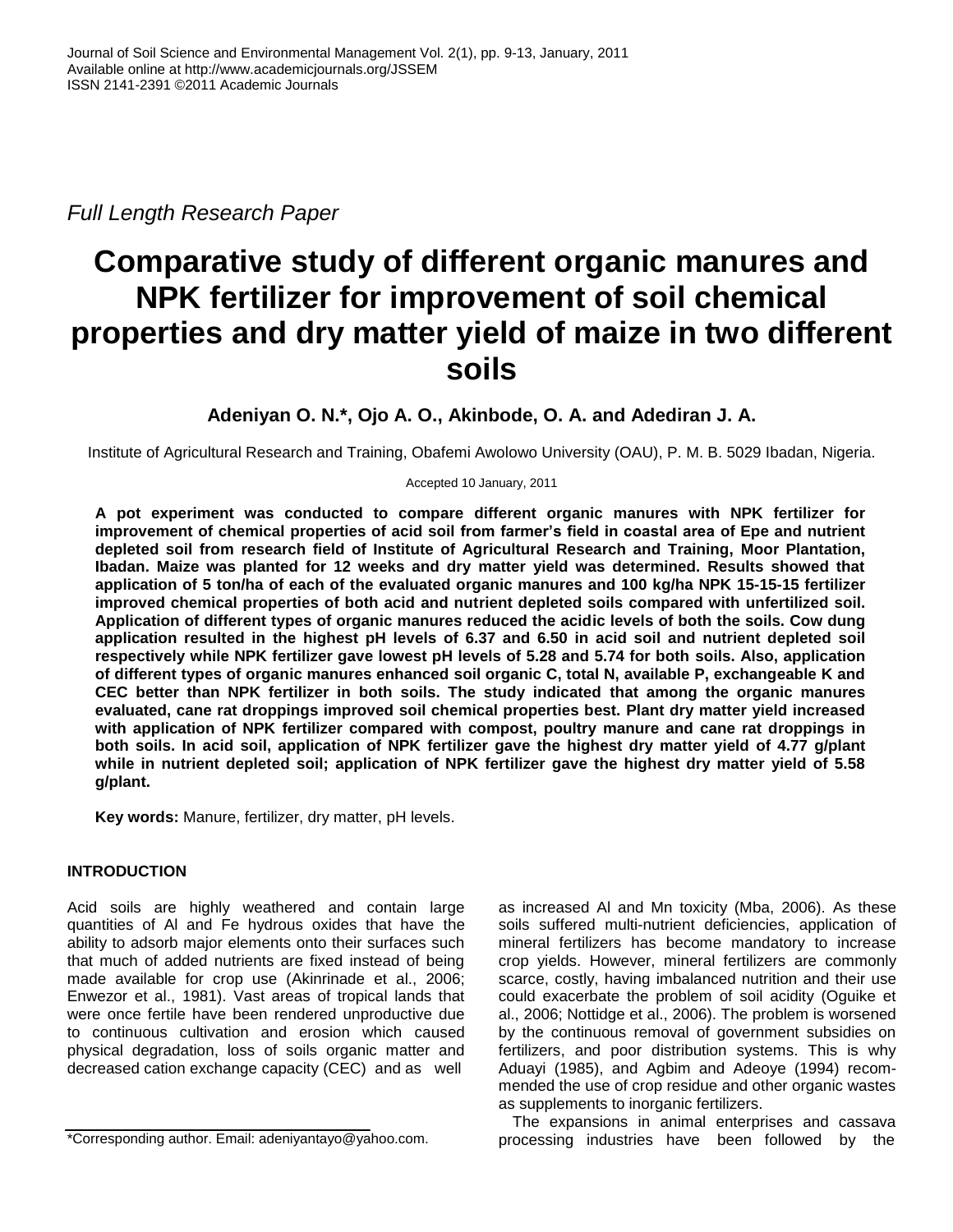production of a large amount of wastes in urban and periurban areas, which becomes potential environmental hazard. However, there is a renewed interest in proper and effective use of organic manures derivable from these wastes to get rid of such wastes and to improve agricultural soil fertility. These manures are known to decompose in soils to form humus and humid substances, which play a dominant role along with clay micelles in the complex soil reactions that, enhance the CEC of soils. The chemical transformations involving humus in soil colloidal ion exchange complexes are summarized by Brady (1990), and Agbim and Adeoye (1994) to increase the net positive or negative charge, depending on the pH prevailing. It has been stated by Akpegi et al. (2006) that this is a crucial factor to the soil buffer capacity. According to them, at low pH the hydrogen ions are said to dissociate from the carboxyl (-CoOH), hydroxyl, (-OH), and the phonetic (R-OH) sites, where R is a benzene ring, leaving an increased net negative surface charge on the colloid. An important factor in soil reclamation using organic matter derivable from organic residues is its role in improving the soil physical properties, by forming stable aggregates to improve soil structure, buffer the soil, improve aggregate stability, the population of soil microorganisms, and enhance water-retention capacity and the applied manures raise the soil pH in acid soils (Sanchez and Miller, 1986; Spaccini et al., 2002; Ogunlade et al., 2006; Olatunji et al., 2006). Repeated application of organic residues on soils has long-lasting positive effects on soils, (Adeniyan and Ojeniyi, 2003, 2005).

According to Olatunji et al. (2006), the application of organic manure haD been found to have higher comparative economic advantage over the use of inorganic fertilizer. A study conducted by Nwajiuba and Akinsanmi (2002) in Southeastern Nigeria, showed that returns per ha were higher in organic farms though outputs were slightly less in inorganic farms. Therefore, replenishment of nutrients and improvement in quality of nutrient depleted and acid soils could be achieved through the application of inorganic fertilizers, organic manures or a combination of both organic and inorganic fertilizers (Adeniyan and Ojeniyi*,* 2005). The aim of this work therefore was to investigate the effects of different organic manures and NPK 15-15-15 fertilizer on soil chemical properties and maize dry matter yield in acid soil and nutrient depleted soil.

#### **MATERIALS AND METHODS**

## **Collection and preparation of soil samples**

The soils used for the pot experiment were collected from one of the experimental sites of Institute of Agricultural Research and Training, Moor Plantation Ibadan (Latitude  $7^{\circ}$  22<sup>/</sup> N, 3 $^{\circ}$  50<sup>/</sup> E) and a farmer's field at Epe (Latitude  $6^{\circ}$  27<sup> $\prime$ </sup> N, 3° 57<sup> $\prime$ </sup> E). Ibadan soil was classified as nutrient depleted soil after it has been cropped for many years (over 35 years) and therefore was unable to support

plant growth without heavy fertilization or a long time fallowing. The soil at Epe was coastal acidic. The dominant soils in Ibadan and Epe are Alfisol and Entisol respectively. According to the USDA (1975) classification, both soils are oxic paleustalf. This contains predominantly kaolinite minerals and is abundant in iron oxides. The soils were air-dried and sieved through 2 mm sieve and thereafter 10 kg soil sample was weighed into a perforated polythene pot.

### **Treatments**

Five different organic manures (cow dung, cassava peelings compost, poultry manure, rabbit droppings and cane rat droppings) and NPK 15: 15: 15 inorganic fertilizer were applied to the potted soils at the rate equivalent to 5 ton/ha of the organic manure and 60 kg/ha of NPK fertilizer for the pots to be planted with maize. The rates amounted to 5 kg and 3.59 g per pot of organic manure and NPK fertilizer respectively. The pots were arranged in a completely randomized design with three replicates. The manures were incurporated into the soils two weeks before planting while the NPK fertilizer was applied at split-dose first at three weeks after planting and second at maize tasselling. The control pots were planted without any treatment application. Two seeds of maize (variety DMR-ESR Yellow) were planted and were later thinned to one healthy seedling at germination. The soil was watered daily to field capacity throughout the growing period. The pot experiment was terminated at maize maturity (12 weeks after planting).

#### *Soil and plant samples analyses*

Pre-planting soil samples from acid soil and nutrient depleted soil were collected from ten points at Epe and Ibadan sites respectively and then bulked separately, while post-planting soil samples were collected from the three replicates according to the treatments applied and bulked accordingly. Analyses of acid and nutrient depleted soil samples were then carried out. The air-dried soil samples were allowed to pass through 2 mm sieve. Soil pH was determined in 1:2 soil:water ratio. Soil organic matter was determined by Walkey-Black dichromate method. Total N was determined by steam distillation technique (Bremner and Keeney, 1966), soil available P was determined by Bray and Kurtz (1945) extraction method. Exchangeable bases were determined by the ammonium acetate method, while Ca and Mg were determined using EDTA titration. Organic manures were also analyzed for total N, P and exchangeable bases.

At 12 weeks after planting, the shoot was harvested and washed with mild concentration (2%) of detergent, rinsed with deionized water, put in an envelope and oven dried at 65°C for 48 h. The plant samples were ground with Willey mill to pass through 0.5 mm sieve. The ground samples were digested with nitric-perchloricsulphuric acid mixture (AOAC, 1970). Total N was determined by the micro-Kjeldahl procedure (Jackson, 1967). Phosphorus was determined colorimetrically by the vanado-molybdate method, K and Ca were determined on flame photometer, while Mg was determined using atomic absorption spectrophotometer. Concentration of nutrients was expressed as the percentage of dry plant material. Dry matter yield amount was determined. Nutrient uptake was calculated using the formula: Dry matter  $\times$  nutrient content of plant (%) (Ombo, 1994).

#### **Statistical analysis**

The data collected were statistically analyzed using analysis of variance procedure. Means were compared using Duncan multiple range test at 5% level of probability.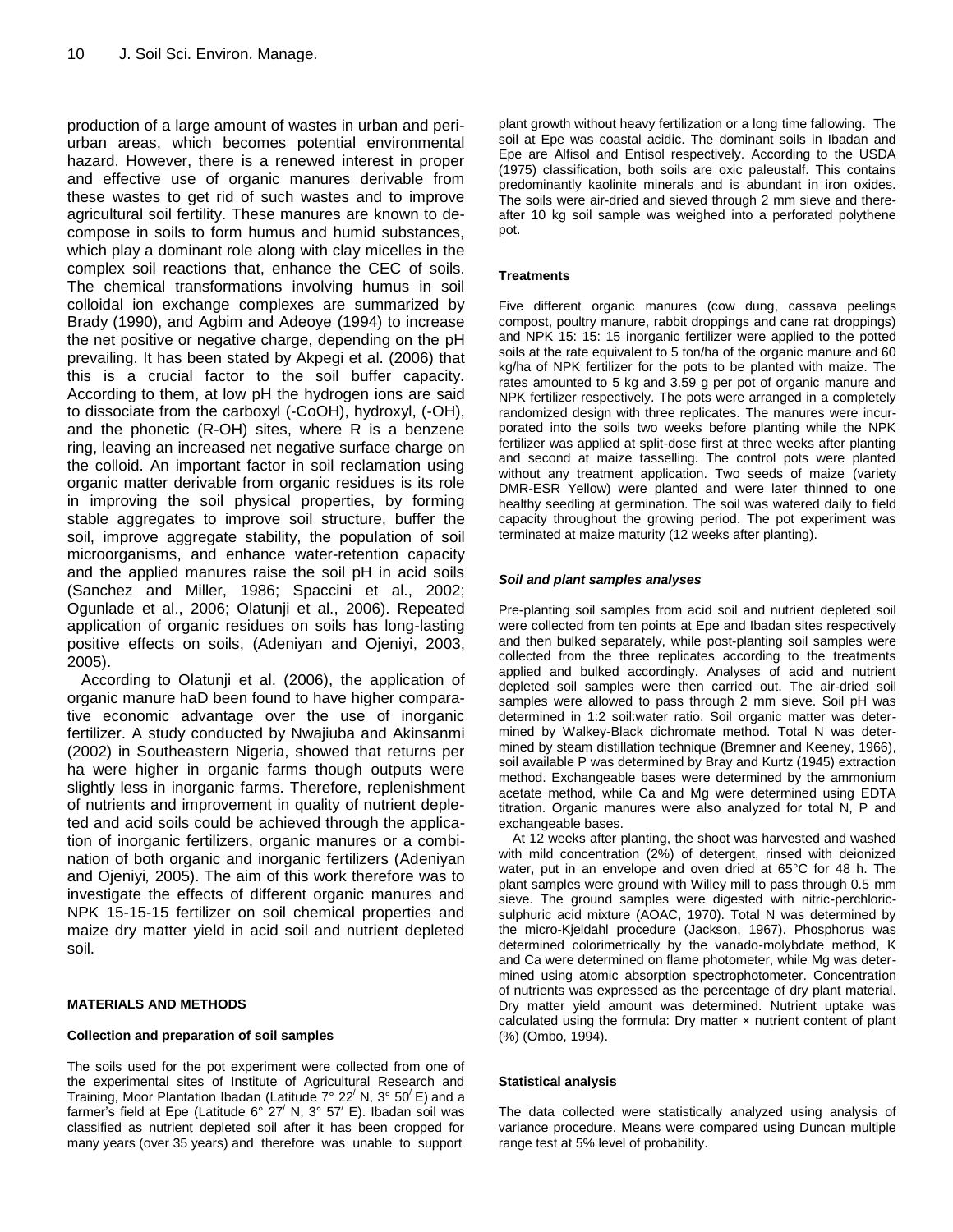| <b>Parameter</b>                         | <b>Acid soil</b> | <b>Nutrient depleted soil</b> |
|------------------------------------------|------------------|-------------------------------|
| рH                                       | 5.10             | 6.20                          |
| Organic carbon (%)                       | 0.80             | 0.67                          |
| Total nitrogen (%)                       | 0.08             | 0.06                          |
| Available phosphorus $(mgkg^{-1})$       | 2.74             | 4.14                          |
| Exchangeable K (cmol $kg^{-1}$ )         | 0.19             | 0.25                          |
| Exchangeable Ca (cmol $kg^{-1}$ )        | 2.38             | 1.12                          |
| Exchangeable Mg (cmol $kg^{-1}$ )        | 0.78             | 1.42                          |
| Exchangeable Na (cmol kg <sup>-1</sup> ) | 0.56             | 0.36                          |
| CEC (cmol $kg^{-1}$ )                    | 3.91             | 3.15                          |
| Sand (%)                                 | 86.00            | 87.00                         |
| Silt (%)                                 | 10.00            | 8.00                          |
| Clay $(\%)$                              | 4.00             | 5.00                          |
| Soil textural class                      | Sandy loam       | Sandy loam                    |

**Table 1.** Chemical and physical analysis of soils used for the pot experiment.

**Table 2.** Chemical analysis of poultry manure used for the pot experiment.

| Organic manure           | Organic C | N    | Ρ    | <b>Parameter K</b> | Ca   | Mq   | Zn    | Cu    |
|--------------------------|-----------|------|------|--------------------|------|------|-------|-------|
|                          | (%)       | (%)  | '%)  | (%)                | (%)  | (%)  | (ppm) | (ppm) |
| Cow dung                 | 13.5      | 1.30 | 0.58 | 2.15               | 0.99 | 0.52 | 129   | 128   |
| Poultry manure           | 15.1      | 2.21 | 2.98 | 2.05               | 3.28 | 1.06 | 700   | 180   |
| Cassava peelings compost | 12.3      | 1.70 | 0.86 | 1.50               | 1.06 | 0.63 | 208   | 140   |
| Rabbit droppings         | 16.7      | 1.04 | 0.99 | 2.05               | 1.13 | 0.54 | 493   | 168   |
| Cane rat droppings       | 20.9      | 1.95 | 2.06 | 3.30               | 2.82 | 1.99 | 838   | 196   |

## **RESULTS AND DISCUSSION**

Table 1 shows the initial chemical properties of the Epe soil (coastal acid soil) and Ibadan soil (nutrient depleted soil) used for the experiment. The chemical properties of both soils indicated that they have low nutrients (organic C, total N and CEC). The pH of the soil sample from Epe was slightly more acidic with the recorded pH value of 5.10 compared to the soil sample from Ibadan with the recorded pH value of 6.20. Also, the Epe soil was higher in organic C, total N and CEC with the recorded values of 0.80%, 0.08% and 3.91 cmolkg $^{-1}$ , respectively, compared to the soil sample from Ibadan with the recorded values of 0.67%, 0.06% and 3.15 cmolkg<sup>-1</sup>. Table 2 shows the chemical contents of the organic manures applied. Nitrogen, phosphorus and calcium contents of the poultry manure were the highest compared to other organic manures used for the experiment.

It was observed from Tables 3 and 4 that application of organic manures to both the acid soil and nutrient depleted soil increased considerably the soil organic C, total N, available P, exchangeable K and CEC compared to using NPK fertilizer. The increase in the levels of soil organic C and organic matter was expected, since, organic manures have the ability of increasing soil organic

matter content (Ojeniyi, 2000). It has also been reported that the contents of some major nutrients in the soil were slightly dependable on the level of organic matter (Adeniyan and Ojeniyi, 2005). Organic matter shows a greater capacity to retain nutrients in forms that can easily be taken up by plants over a longer period of time. The nutrients in the (N-P-K) fertilizer (inorganic fertilizer) were already in the mineralized form and it provides a ready source of nutrients to the soils. By implication, the nutrients released from NPK fertilizer were for a short period of time because leaching of nutrients may be higher in the soil treated with NPK fertilizer than the soil treated with organic manures. Several workers have reported longer residual effect of organic manures when applied to the soil (Adeniyan and Ojeniyi, 2003' Adetunji, 1997).

The acid soil and nutrient depleted soil treated with organic manures had significant pH values ranging from 6.20 to 6.35 and 6.21 to 6.38, respectively compared to soil treated with NPK fertilizer with pH values ranging from 5.28 to 5.75, respectively. Under both situations, the values in NPK fertilizer treated plots (5.28, 5.75) were not significantly different from their respective control values (5.08 and 5.53). These results indicated that organic manures have greater potential of raising soil pH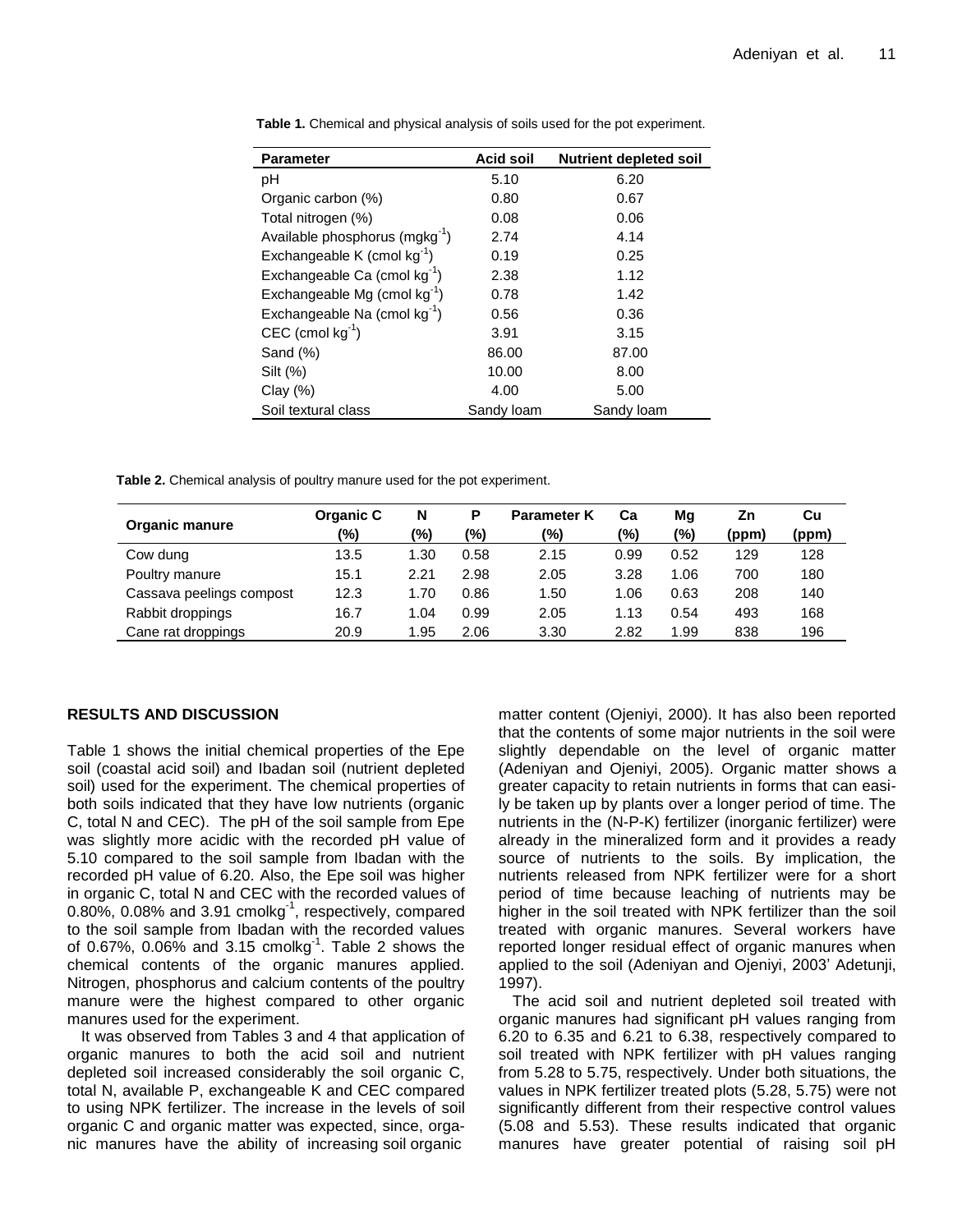| Table 3. Effects of applied treatments on acid soil chemical properties. |  |  |
|--------------------------------------------------------------------------|--|--|
|--------------------------------------------------------------------------|--|--|

| Treatment                | рH                 | Organic C         | <b>Total N</b>    | Avail. P            | Exch. K                         | <b>CEC</b>              |
|--------------------------|--------------------|-------------------|-------------------|---------------------|---------------------------------|-------------------------|
|                          | H <sub>2</sub> O   | (%)               | (%)               | $(mgkg^{-1})$       | $(\mathsf{cmolkg}^{\text{-}1})$ | (cmolkg <sup>-1</sup> ) |
| Poultry manure           | 6.30 <sup>a</sup>  | $1.83^{ab}$       | $0.38^{ab}$       | 4.80 <sup>a</sup>   | $0.83^{a}$                      | $2.91^a$                |
| Rabbit droppings         | $6.28^{ab}$        | $1.55^{\circ}$    | 0.20 <sup>c</sup> | $3.90^\circ$        | $0.71^\circ$                    | $2.59^{b}$              |
| Cane rat droppings       | 6.20 <sup>b</sup>  | 1.96 <sup>a</sup> | $0.47^{\rm a}$    | 4.27 <sup>abc</sup> | $0.91^a$                        | $3.10^{a}$              |
| Cow dung                 | $6.37^{a}$         | $1.70^{b}$        | $0.28^{b}$        | 4.13 <sup>abc</sup> | $0.78^{b}$                      | $2.64^{ab}$             |
| Cassava peelings compost | $6.25^{ab}$        | $1.89^{ab}$       | $0.40^{ab}$       | 4.30 <sup>abc</sup> | $0.89^{a}$                      | $2.94^{a}$              |
| <b>NPK</b>               | 5.28 <sup>cd</sup> | $0.44^d$          | $0.26^{bc}$       | $4.03^{bc}$         | 0.66 <sup>d</sup>               | 2.39 <sup>c</sup>       |
| Control                  | 5.08 <sup>b</sup>  | 0.06 <sup>e</sup> | 0.09 <sup>d</sup> | 2.20 <sup>d</sup>   | $0.11^e$                        | 0.90 <sup>d</sup>       |

Means with different letter(s) are statistically different by DMRT.

**Table 4.** Effects of applied treatments on nutrient depleted soil chemical properties.

|                          | pH<br>H <sub>2</sub> O | Organic C<br>$(\%)$  | <b>Total N</b><br>(%) | Avail. P<br>$(mgkg^{-1})$ | Exch. K<br>(cmolkg <sup>-1</sup> ) | <b>CEC</b><br>$($ cmol $kg^{-1})$ |
|--------------------------|------------------------|----------------------|-----------------------|---------------------------|------------------------------------|-----------------------------------|
|                          | 6.38 <sup>a</sup>      | $2.94^{a}$           | $0.68^{ab}$           | 6.37 <sup>ab</sup>        | 1.02 <sup>ab</sup>                 | 2.97 <sup>ab</sup>                |
| Poultry manure           |                        |                      |                       |                           |                                    |                                   |
| Rabbit droppings         | $6.21^{b}$             | $2.57$ <sup>de</sup> | $0.57^{\circ}$        | $6.33^{ab}$               | $0.92^{b}$                         | $3.12^{a}$                        |
| Cane rat droppings       | 6.32 <sup>a</sup>      | 2.98 <sup>a</sup>    | $0.71^a$              | $5.93^{ab}$               | $1.12^{a}$                         | 3.39 <sup>a</sup>                 |
| Cow dung                 | 6.50 <sup>a</sup>      | 2.49 <sup>e</sup>    | $0.59^{b}$            | $6.13^{ab}$               | 0.80 <sup>d</sup>                  | $2.84^{b}$                        |
| Cassava peelings compost | 6.38 <sup>a</sup>      | $2.92^{ab}$          | 0.69 <sup>a</sup>     | 6.60 <sup>a</sup>         | 1.07 <sup>a</sup>                  | 3.20 <sup>a</sup>                 |
| <b>NPK</b>               | 5.74 <sup>cd</sup>     | $2.85^{b}$           | $0.56^{\circ}$        | $5.73^{ab}$               | $0.85^{\circ}$                     | $2.89^{b}$                        |
| Control                  | 5.53 <sup>d</sup>      | 0.49 <sup>e</sup>    | 0.04 <sup>d</sup>     | $3.25^{\circ}$            | 0.20 <sup>e</sup>                  | 1.13 <sup>c</sup>                 |

Means with different letter(s) are statistically different by DMRT.

compared to NPK fertilizer. This implies that organic manures could serve as good amendment materials in ameliorating acid soils. Soil acidity has been reported as one of the major constraints to crop growth in tropical region (Busari et al., 2005). This is due to the usual accompanying effect of Al and Mn toxicity, nutrients imbalance and deficiencies and their consequential detrimental effects on crop growth and yield (Oguntoyinbo et al., 1991). While comparing the nutrients enhancement between the acid soil and nutrient depleted soil with the application of poultry manures, it was observed to be higher in nutrient depleted soil.

Specifically, the increase in soil nutrients with the application of organic manures to the acid soil and nutrient depleted soil was more obvious with the application of cane rat droppings with respect to organic C, total N, exchangeable K and CEC compared to other organic manures. This might be due to the fact that the nitrogen, K, Ca and Mg contents of the cane rat manure applied were relatively high compared with values in other organic manures. However, these values were not significantly different from that of poultry manure and cassava peelings for soil N, P, K, Ca and Mg.

The dry matter yields of the maize plant shoot from acid soil and nutrient depleted soil that were treated with organic manures and NPK fertilizer are shown in Table 5.

The organic manures and NPK fertilizer significantly increased dry matter yield over control (unfertilized pot). The application of NPK fertilizer gave the highest dry matter yield under acid soil and nutrient depleted soil. However, this was not significantly different from that of compost, poultry manure and cane rat droppings.

## **Conclusion**

Application of different types of organic manures and NPK fertilizer enhanced availability of soil nutrients and cation exchange capacity considerably in both acid soil and nutrient depleted soil. The applications of organic manures performed favorably the same or better than NPK fertilizer, and cane rat manure seemed to be the best among the organic manures applied. To derive maximum benefits, large quantity of organic manure will be required for large scale farming which the cane rat droppings may not provide. The poultry manure and cassava peelings performed favorably almost well like cane rat droppings and NPK fertilizer when applied to the acid soil and nutrient depleted soil. Therefore, the present study clearly indicates that the marginal and unproductive soils can be reclaimed by the application of cassava peelings and poultry manure for the optimization of crop production.